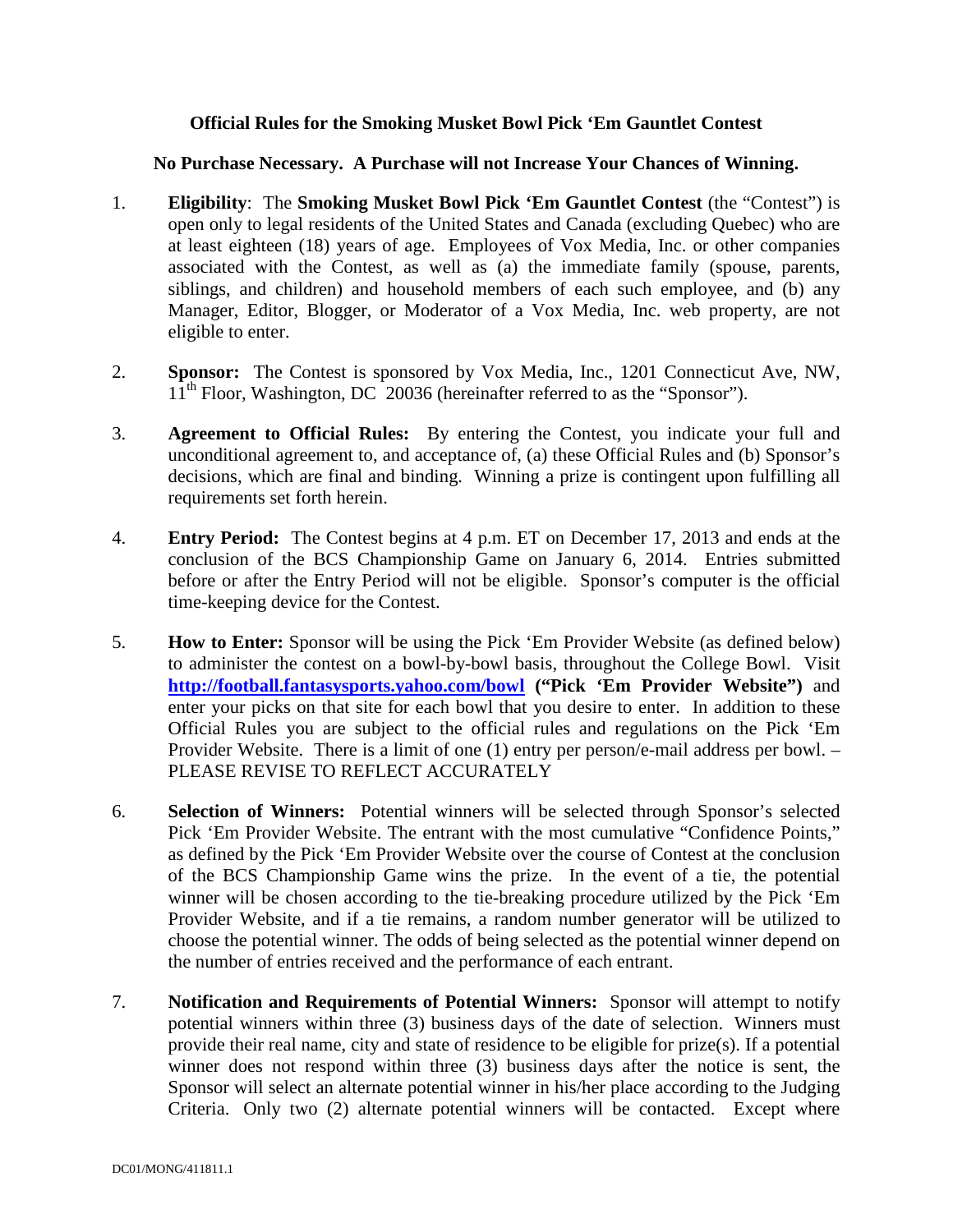prohibited, a potential winner may be required to complete and return an affidavit of eligibility and liability/publicity release. If a potential winner is a minor, his/her parent or legal guardian will be required to sign the documents on his/her behalf. If a potential winner fails to sign and return these documents within the required time period, an alternate potential winner may be selected in his/her place according to the Judging Criteria.

- 8. **Prize(s):** One prize will be awarded at the conclusion of the BCS Championship Game to the participant with the most Confidence Points. The prize to be awarded will be a WVU Nike Hat of approximate value of \$20-25USD (\$21-26 CAD). A winner is responsible for paying any applicable income taxes and any and all other costs and expenses not listed above. Smoking Musket staff may participate in the game, but will not be eligible for prizes. A prize may not be transferred and must be accepted as awarded. You may not request cash or a substitute prize; however, Sponsor reserves the right to substitute a prize with another prize of equal or greater value if the prize is not available for any reason, as determined by Sponsor in its sole discretion.
- 9. **General Conditions:** In the event that the operation, security, or administration of the Contest is impaired in any way for any reason, including, but not limited to fraud, virus, or other technical problem, Sponsor may, in its sole discretion, either: (a) suspend the Contest to address the impairment and then resume the Contest in a manner that best conforms to the spirit of these Official Rules; or (b) award the prize(s) according to the procedures set forth above from among the eligible entries received up to the time of the impairment. Sponsor reserves the right in its sole discretion to disqualify any individual it finds to be tampering with the entry process or the operation of the Contest or to be acting in violation of these Official Rules or in an unsportsmanlike or disruptive manner. Any attempt by any person to undermine the legitimate operation of the Contest may be a violation of criminal and civil law, and, should such an attempt be made, Sponsor reserves the right to seek damages from any such person to the fullest extent permitted by law. Failure by Sponsor to enforce any term of these Official Rules shall not constitute a waiver of that provision. Proof of sending any communication to Sponsor by mail shall not be deemed proof of receipt of that communication by Sponsor. In the event of a dispute as to any online entry, the authorized account holder of the e-mail address used to enter will be deemed to be the participant. The "authorized account holder" is the natural person who is assigned to an email address by an Internet access provider, online service provider, or other organization responsible for assigning email addresses for the domain associated with the submitted e-mail address. The Contest is subject to federal, state, and local laws and regulations and is void where prohibited.
- 10. **Release and Limitations of Liability:** By participating in the Contest, you agree to release and hold harmless Sponsor, its parent, subsidiaries, affiliates, and each of their respective officers, directors, employees, and agents (the "Released Parties") from and against any claim or cause of action arising out of participation in the Contest or receipt or use of any prize, including, but not limited to: (a) unauthorized human intervention in the Contest; (b) technical errors related to computers, servers, providers, or telephone, or network lines; (c) printing errors; (d) lost, late, postage-due, misdirected, or undeliverable mail; (e) errors in the administration of the Contest or the processing of entries; or (f)